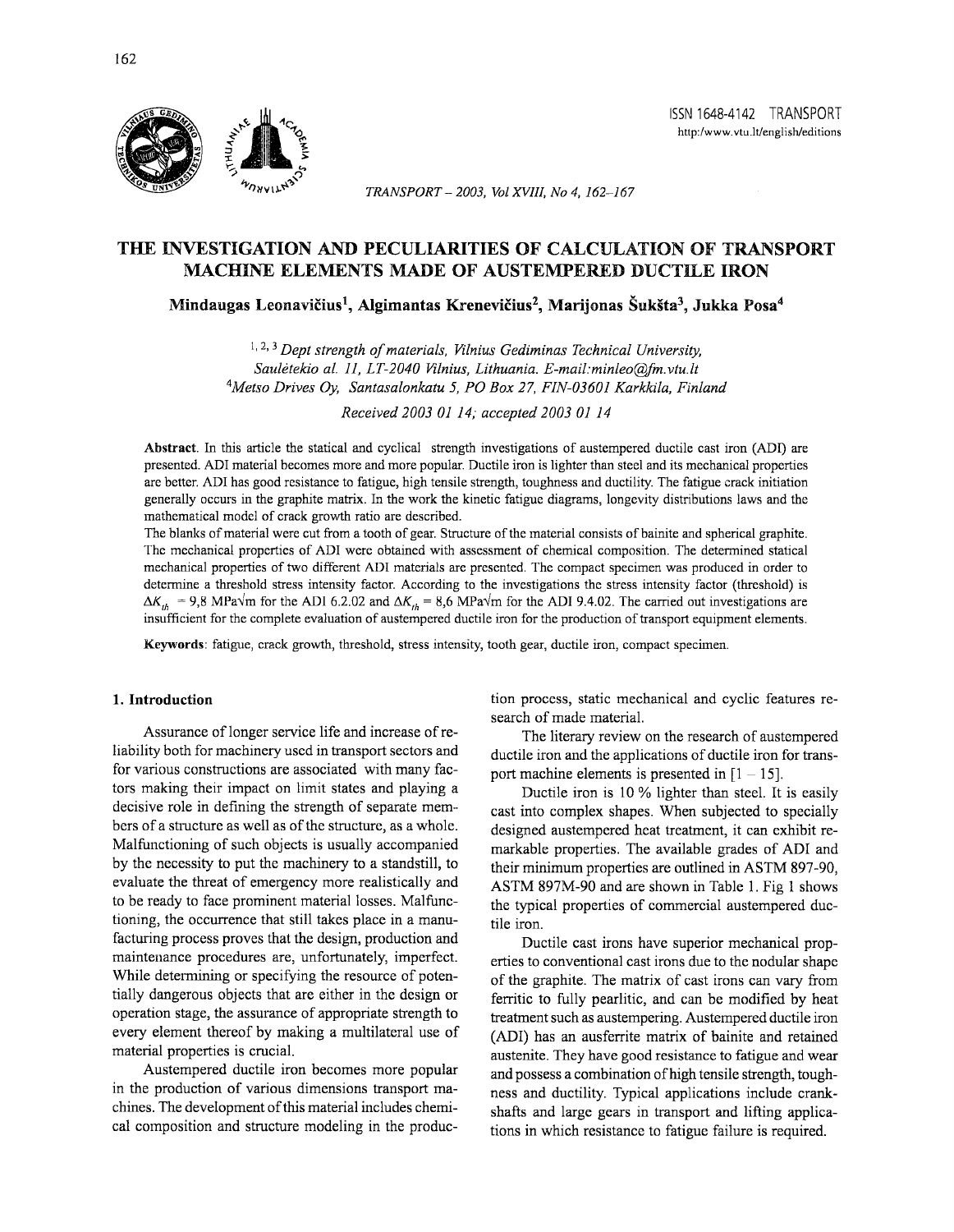| Tensile Strength |       | Yield Strength |       | Percent Elongation | Charpy (unnotched) |               | <b>BHN</b> Hardness Range |  |
|------------------|-------|----------------|-------|--------------------|--------------------|---------------|---------------------------|--|
| (KSI)            | (MPa) | (KSI)          | (MPa) | $\mathscr{C}_o$    | $(ft - bt)$        | (J)           |                           |  |
| 125              | 850   | 80             | 550   | 10                 | 75                 | 100           | $269 - 321$               |  |
| 150              | 1050  | 100            | 700   |                    | 60                 | 80            | $302 - 363$               |  |
| 175              | 1200  | 125            | 850   |                    | 45                 | 60            | $341 - 444$               |  |
| 200              | 1400  | 155            | 1100  |                    | 25                 | 35            | 388 - 477                 |  |
| 230              | 1600  | 185            | 1300  | $\pm$              | $\mathcal{L}$      | $\mathcal{H}$ | $444 - 555$               |  |

Table 1. Current ASTM A897



Fig 1. Typical properties of ADI as a function of Brinell hardness BHN:  $\square$  - Tensile Strength (ksi);  $\diamond$  - Yield Strength (ksi);  $O - \%$  Elongation (divided by 10);  $\triangle$  - Un-notched Charpy Impact (ft-lbs.)

The maximum fatigue resistance in ductile irons occurs at intermediate strength. This coincides with increased ductility due to a maximum of retained austenite obtained in austempered materials.

Fatigue crack initiation in ductile irons generally occurs at the graphite nodule/matrix interface due to the weak interface bond and the low graphite stiffness. However, crack initiation may also occur at other nonmetallic inclusions and micro – shrinkage porosity.

The fatigue limit in austempered ductile cast irons increases with both the retained austenite content and the carbon content of the retained austenite. The mechanism is not known, but it has been suggested that the retained austenite affects crack initiation or propagation through either cyclic strain hardening or martensitic transformation. It has also been found that higher austenisation temperatures decrease the fatigue limit of austempered ductile irons.

The fatigue  $\sigma$  – N curve (cyclic stress versus the number of cyclic to failure) is commonly used to access fatigue resistance. In a material which does not have an infinite life fatigue limit, the safe  $-$  life fatigue limit or endurance limit is typically the stress for the life of  $10^6$ or 107 cycles. In general, the initiation of fatigue cracks is effectively instantaneous in most materials in high cycle fatigue. The crack nucleus grows very rapidly after initiation and then decelerates due to its interaction with microstructure barriers such as grain boundaries or hard phases such as pearlite. Below the fatigue limit the cracks

eventually cease to propagate and are stable. In material with a fatigue endurance limit all initiated cracks may not arrest, although propagation rates may become very slow in the vicinity of microstructure barriers.

This behavior is typical of microstructure short cracks, which have a size of the same order as the spacing of microstructure barriers. Longer cracks can be influenced by the microstructure in the physical short crack regime. The cracks propagate in a discontinuous manner, decelerating at microstructure barriers. The interaction with microstructure decreases as the crack grows, and its behavior as a long crack becomes treatable using Elastic-Plastic (EPFM) and Linear Elastic (LEFM) fracture mechanics continuum models.

#### 2. Analysis of Cyclic Strength Calculation

The material strength to cyclic crack propagation is one of the most critical factors defining the suitability of the latter under the effect of cyclic loads. Kinetic fatigue diagrams in logarithmic axes: i.e., stress intensity factor (maximum  $K_{max}$  or its variation interval  $\Delta K$ ) and the crack growth v, have been developed based on experimental test results. Typical fatigue crack growth behavior in metals is shown in Fig 2.

They are intended to define the material strength to



Fig 2. Typical fatigue crack growth behavior in metals: I, II, III  $-$  regions of the curve;  $1 - \text{small crack}, 2 - \text{sigmoidal curve}$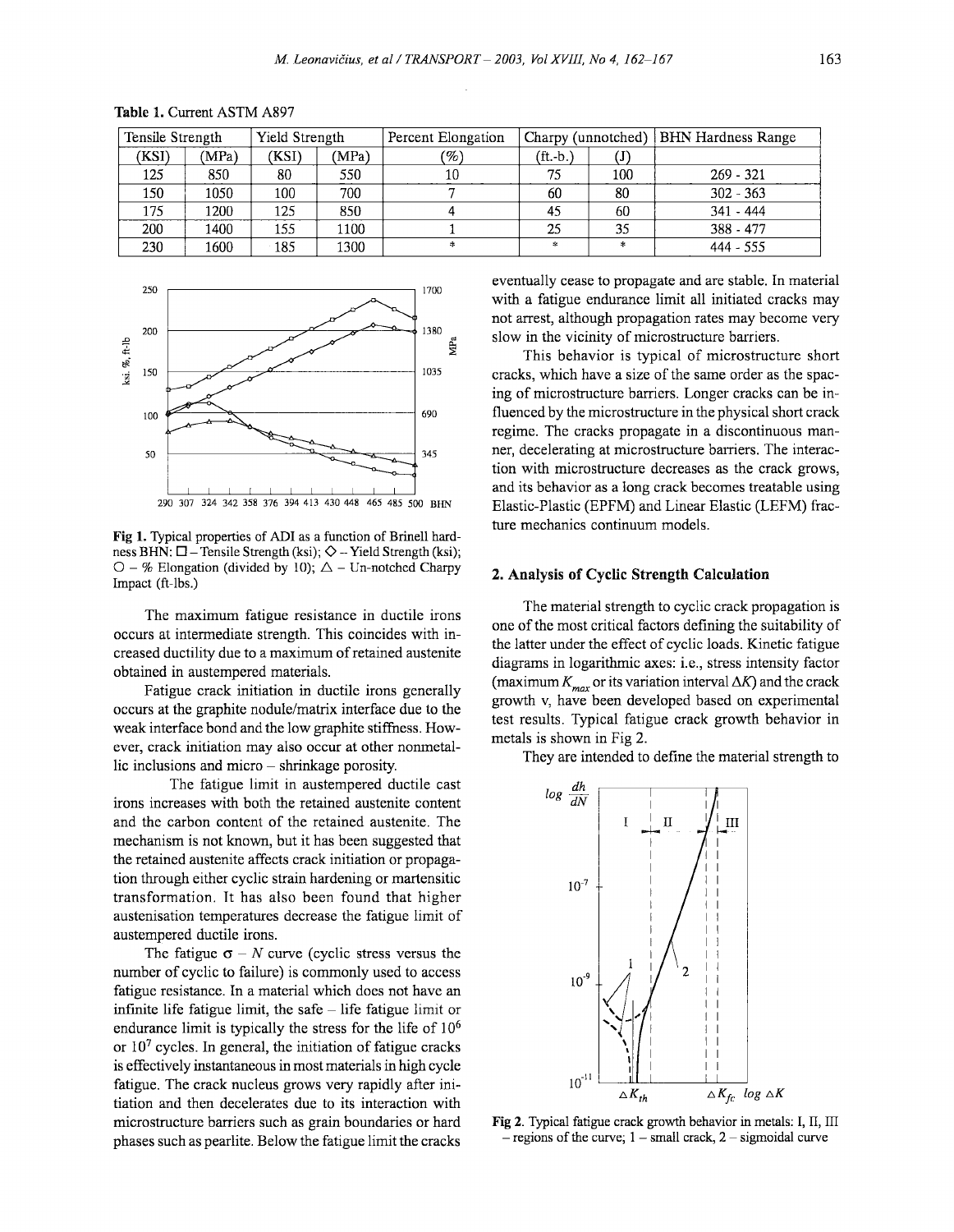),

crack propagation under cyclic loading conditions. The indicators of the crack propagation strength are the major parameters of the kinetic fatigue diagrams.

The formula below is a general expression of the kinetic fatigue diagram encompassing all three its constituents:

$$
V = 10^{-7} \left[ F(\Delta K) / \Delta K^* \right]^n,
$$
  

$$
\Delta K_1 \left[ \frac{\Delta K - \Delta K_{th}^*}{\Delta K_1 - \Delta K_{th}^*} \right]^\alpha (\Delta K_h^* < \Delta K < \Delta K_1),
$$
  
where  $F(\Delta K) = \begin{cases} \Delta K & (\Delta K_1 \le \Delta K \le \Delta K_2), \\ \Delta K & (\Delta K_1 \le \Delta K \le \Delta K_2), \end{cases}$   

$$
\Delta K_2 \left[ \frac{(1-r)K_{fc}^* / \Delta K_2 - 1}{(1-r)K_{fc}^* / \Delta K_2 - 1} \right]^\beta (\Delta K_2 < \Delta K < (1-r)\Delta K_{fc}^*)
$$
  

$$
\alpha = 1 - \Delta K_{th}^* / \Delta K_1, \quad \beta = 1 - \Delta K_2 / [(1-r)K_{fc}^*], \tag{1}
$$

where  $\Delta K_i$  and  $\Delta K_2$  are the origin of the straight portion of the diagram;  $K_{c}^{*}$  stands for a conventional critical stress intensity factor;  $\Delta K_{th}^*$  represents a physical threshold intensity factor.

The linear part (region II) of the kinetic fatigue curves, i.e. the second stage (according to the methodology adopted in fracture mechanics) can be described by means of a well-known P. Paris equation:

$$
\frac{dh}{dN} = C(\Delta K)^n \tag{2}
$$

From the engineering point of view it is not always necessary to have a kinetic fatigue diagram. The indicator  $DK_{th}$  is very important for the structural defective elements.

The theoretical and experimental research of crack propagation shows that the limit stress intensity factor value is the increase, when material strength and yield decrease, when the dimension of little grain increases and it depends on the surrounding influence. Only the parameters, which can be established on the exploitation detail are of the size of a crack. The loading condition and the size of a crack are factors which decisived the longevity of a detail.

The design longevity of many presently operating devices has finished or is drawing to an end. Determining the remaining longevity is an important factor for assuring the safety of operating objects. The diagram of the longevity distribution of construction elements with defects is shown in Fig 3. Excluding non allowable operational states, the allowable size of the crack may be as follows:

$$
h_{\text{adm} \ \text{max}} > h_{\text{adm}} > h_{\text{d} \ \text{adm}}, \tag{3}
$$

where  $h_{\text{adm max}}$  is the operational marginal size of the crack which must never be exceeded because the component may break.;  $h_{\text{adm}}$  is the allowable control size of the crack determined by non-distrusting control methods;  $h_{d, qdm}$  is the marginal size of the non-propagating crack (the present crack does not propagate under operational loading).

Making use of the obtained dependencies of crack propagation it is possible the determine the duration of operation. The longevity of the construction elements from the initial value  $h_0$  to the critical magnitude  $h_c$  (it might reach the allowable regulating value) is determined by the number of cycles *N.* The relation between loading, the defect size and the change in the stress intensity ratio can be described by the following equation:

$$
\Delta K_b = \Delta \sigma_R \sqrt{\pi \cdot h} f(l), \tag{4}
$$

where  $f(l)$  is the function depending on the shape of the crack and the geometry of specimen;  $\Delta \sigma_R$  is endurance limit.

By means of the P. Paris equation we obtain the following:

$$
N = \int_{h_0}^{h_c} \frac{dh}{C\left(\Delta \sigma_R \sqrt{\pi \cdot h}\right)^n f(l)}.
$$
 (5)

After integrating the above equation, one can calculate after what number of cycles the crack will reach a critical size:

$$
N = \frac{2}{(n-2)C[f(l)]^{n/2}\Delta\sigma^n} \left[\frac{1}{h_0^{(n-2)/2}} - \frac{1}{h_c^{(n-2)/2}}\right] (6)
$$

The minimum size of the crack to which the laws of



Fig 3. Diagram of longevity distribution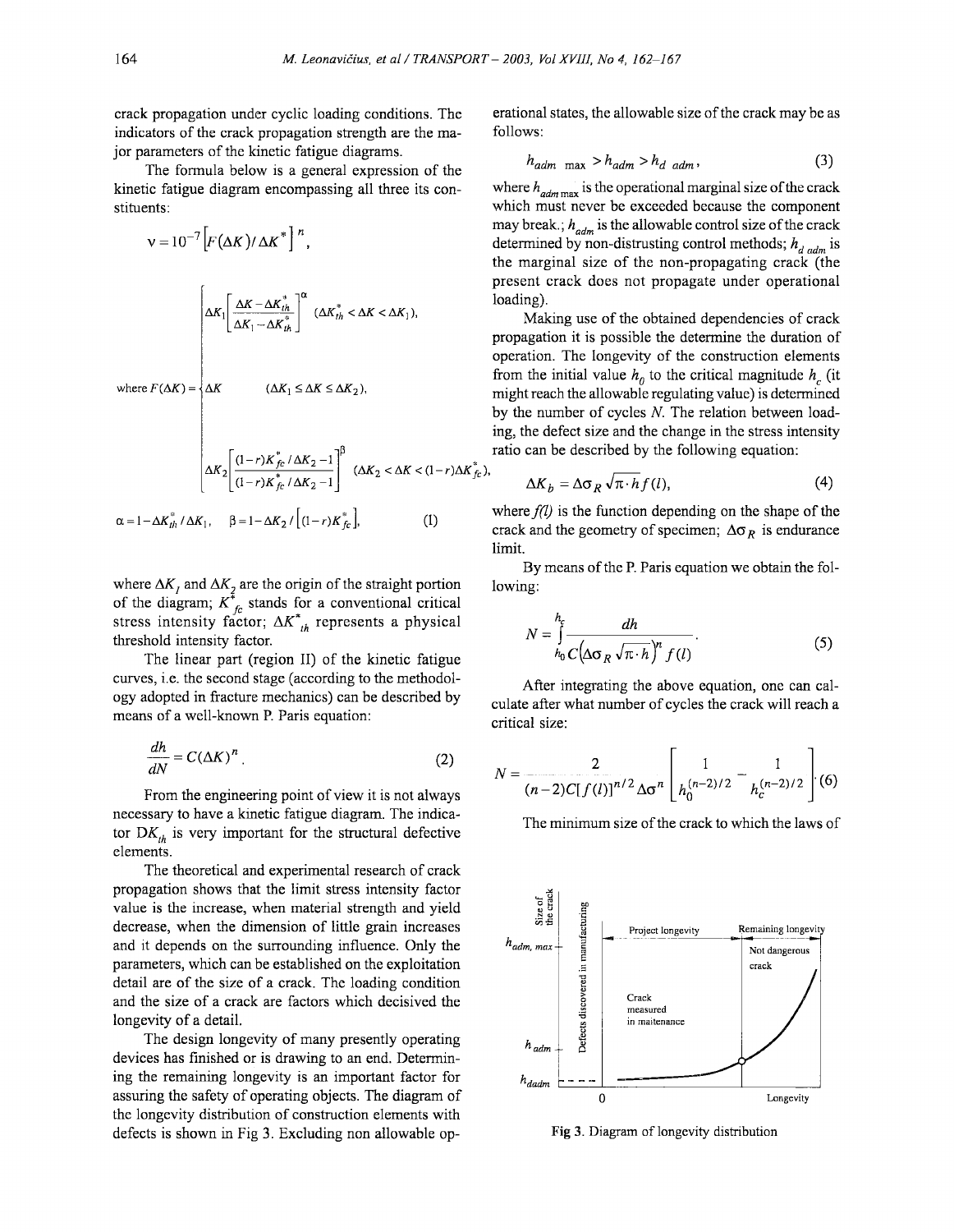linear fracture mechanics can be applied, may be calculated from the following equation:

$$
l_0 = \frac{a}{\pi} \left( \frac{\Delta K_{th}}{\Delta \sigma_R} \right)^2, \tag{7}
$$

where a is a geometrical parameter.

## 3. Experimental tests

Experimental investigation was fulfilled in the Laboratory of Strength Mechanics at Vilnius Gediminas Technical University using a set of testing machines to produce static and cyclic loading effects. All the experiments were carried out using the experimental investigation systems developed by the authors themselves. The mechanical equipment to effect cyclic loading was laboratory-made. The experiment planning and processing theory was adapted to suit the unique testing procedure and the experimental investigation results.

The mechanical properties, structure, hardness of ADI materials are assessed by chemical composition and heat treatment. Chemical composition of austempered

ductile iron ADI 6.2.02 and ADI 9.4.02 is presented in Table 2 and Table 3.

The cutup schemes of specimens from ADI 6.2.02 and ADI 9.4.02 are shown in Figure 4 and Figure 5. The original product had the form of a tooth gear.

Statical mechanical properties of ADI 6.2.02 and ADI 9.4.02 are presented in Table 4 and Table 5.



Fig 4. Scheme of the compact specimens places in the sample ADI 9.4.02

| ______<br>_____ | - -<br>້ |       | Mn | ້   | UШ   | ------                    | M₫      | -------<br>.<br>n.<br>------ | ັ     | <b>CONTRACTOR</b><br>. . |   | Mo          |       | D1.<br>_____                                                                                                            | нс<br>________ |
|-----------------|----------|-------|----|-----|------|---------------------------|---------|------------------------------|-------|--------------------------|---|-------------|-------|-------------------------------------------------------------------------------------------------------------------------|----------------|
| %               | %        | %     | %  | %   | %    | %<br>-------------------- | %       | %                            | %     | %                        | % | %<br>------ | Ūс    | %                                                                                                                       | %              |
| <b>J.OI</b>     | L.LL     | 008.0 |    | กจว | .008 | $\sim$                    | J.064 ' | 968                          | 0.805 | n1                       |   | 305         | 0.008 | .005<br>the contract of the contract of the contract of the contract of the contract of the contract of the contract of | .482<br>ററ     |

Table 2. Chemical analysis of ADI 6.2.02

Table 3. Chemical analysis of ADI 9.4.02

| ີ           | --<br>w   | ∼ | Мn         | ີ               | Sп    |       | ----<br>Mg | N.<br>*** | υū         | --<br>. . |     | Mo   |       | Рh<br>ັບ | Fe                      |
|-------------|-----------|---|------------|-----------------|-------|-------|------------|-----------|------------|-----------|-----|------|-------|----------|-------------------------|
| K           | %         | % | %          | %               | %     | %     | %          | %         | Ūс         | %         | %   | %    | %     | %        | %                       |
| r n<br>3.50 | 24<br>L.L | н | . <i>.</i> | $\sim$<br>ັບເບມ | 0.009 | 0.016 | 0.064      | 0.2       | 700.<br>U. |           | 014 | .407 | 0.008 | 0.005    | 242.<br>۵C ا<br>12.2421 |

Table 4. Mechanical properties of ADI 6.2.02

| Specimen<br>mark | Initial<br>diameter | Original<br>gauge<br>length | Proportion-<br>al stress | Proof<br>strength | Tensile<br>strength | Modulus of<br>elasticity | Percentage<br>reduction of<br>area | Percentage  <br>elongation<br>at fracture |
|------------------|---------------------|-----------------------------|--------------------------|-------------------|---------------------|--------------------------|------------------------------------|-------------------------------------------|
|                  | $a_{n}$             | ⊷                           |                          | $R_{a2}$          |                     |                          | Z                                  |                                           |
|                  | mm                  | mm                          | MPa                      | MPa               | MPa                 | GPa                      | %                                  | %                                         |
| <b>ADI-121</b>   | 7.99                | 30                          | 535                      | 699               | 934                 | 145                      | 3.5                                | 4.7                                       |
| ADI-122          | 7.99                | 30                          | 528                      | 705               | 918                 | 144                      | 4.0                                | 4.3                                       |
| <b>ADI-151</b>   | 7.99                | 30                          | 539                      | 701               | 926                 | 145                      | 4.2                                | 4.3                                       |
| ADI-152          | 7.99                | 30                          | 538                      | 703               | 952                 | 145                      | 4.7                                | 5.7                                       |

Table 5. Mechanical properties of ADI 9.4.02

| Specimen<br>mark | Initial<br>diameter        | Original<br>gauge<br>length | Proportion-<br>al stress | Proof<br>strength | Tensile<br>strength | Modulus of<br>elasticity | Percentage<br>reduction of<br>area | Percentage  <br>elongation<br>at fracture |
|------------------|----------------------------|-----------------------------|--------------------------|-------------------|---------------------|--------------------------|------------------------------------|-------------------------------------------|
|                  | $a_{\scriptscriptstyle n}$ | $L_{\rho}$                  |                          | $R_{q2}$          |                     | E                        | Z                                  | $A_{\eta}$                                |
|                  | mm                         | mm                          | MPa                      | MPa               | MPa                 | GPa                      | %                                  | %                                         |
| $ADI-21$         | 7.99                       | 30                          | 597                      | 834               | 1077                | 145                      | 9.8                                | 11.2                                      |
| $ADI-22$         | 7.99                       | 30                          | 617                      | 881               | 1069                | 142                      | 11.4                               | 11.8                                      |
| $ADI-51$         | 7.98                       | 30                          | 593                      | 841               | 1034                | 144                      | 8.1                                | 8.9                                       |
| $ADI-52$         | 7.99                       | 30                          | 594                      | 845               | 1046                | 145                      | 9.3                                | 10.7                                      |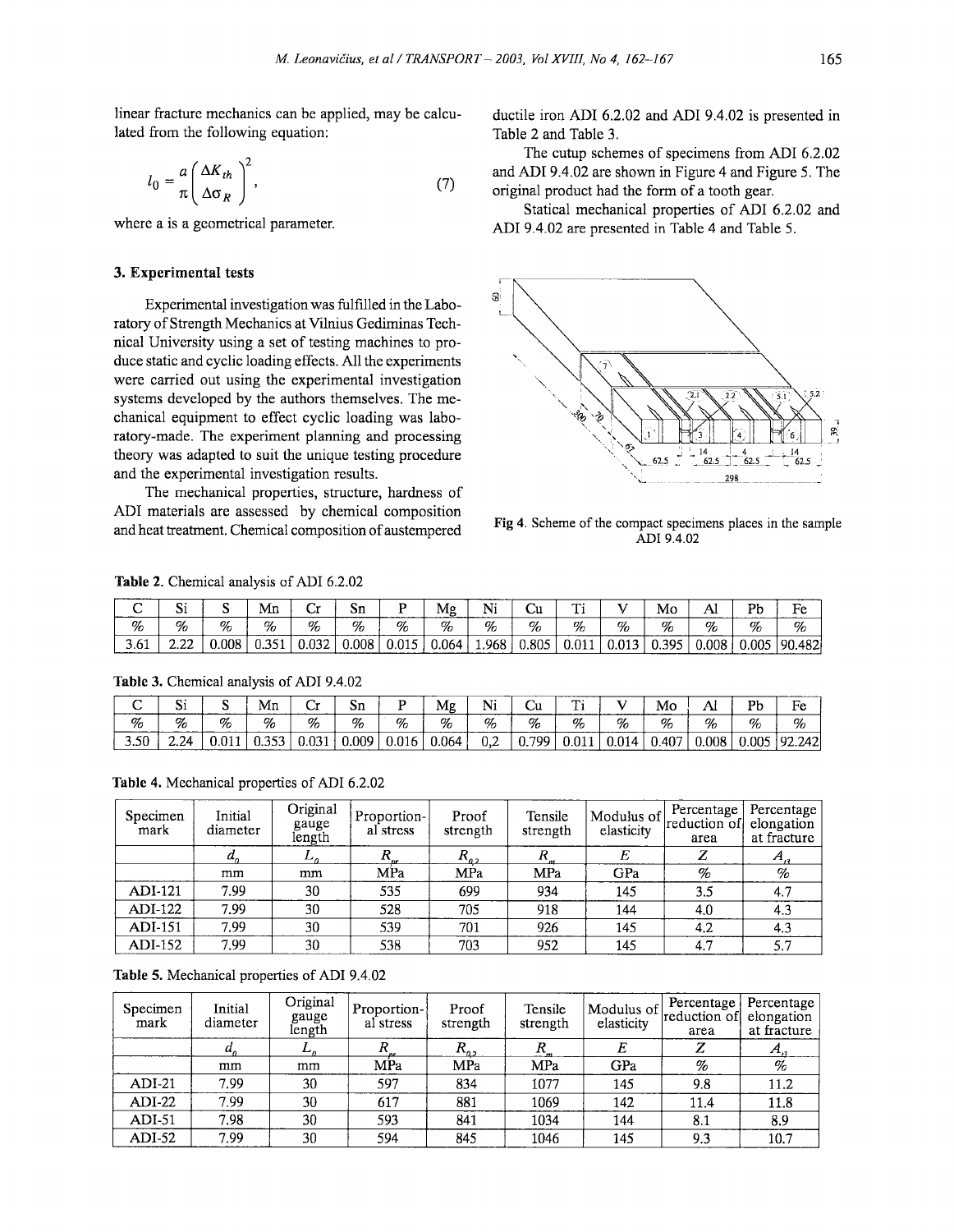

Fig 5. Scheme of the compact specimens places in the sample ADI 6.2.02

The tensile specimens and the compact specimens were used for structure investigation. The structure consists of bainite and spherical graphite.

The Brinell hardness of compact tension specimens was measured and the difference in hardness was observed: BHN =  $300 - 311$  for ADI 6.2.02 and BHN = 313-323 for ADI 9.4.02.

Compact specimen CT (Fig 6) has been produced in order to determine a threshold stress intensity factor  $DK_{th}$ . The work procedure is as follows: the crack in the notch of the specimen under cyclic loading grows to reach  $0.5 - 1$  mm. Then the external load was reduced down by at least 10 %; thereafter, the crack is again cyclically grown to reach the aforementioned level and again, the external load is lowered down. Such regular actions in terms of crack growth and load reduction help to reach the limit when, within  $10<sup>7</sup>$  cycles, crack growth is no longer observed by measurement means. The experimental tests have been conducted in compliance with the requirements (as regards loading conditions, the size of the crack and its measurement mode) established for the work procedure.



Fig 6. Compact tension specimen (B=25 mm)

The calculation of  $\Delta K$  was made to the parameters used in the fracturing process that was derived, when testing the compact tension specimens, formulas for calculations according to ASTME 647-93 and recommendations [4].

Stress intensity factor is:

$$
K = (F/BW^{1/2}) f(\lambda), \qquad \lambda = a/W,
$$
  

$$
f(\lambda) = [(2+\lambda)/(1-\lambda)^{3/2}] (0.866 + 4.64\lambda
$$
  

$$
-13.32\lambda^2 + 14.72\lambda^3 - 5.6\lambda^4).
$$
 (8)



Fig 7. The growth of fatigue crack in specimens from ADI 9.4.02 materials:  $\bullet$  - 1, - 3,  $\nabla$  - 4, o - 6,  $\lozenge$  - 7



Fig 8. The growth of fatigue crack in specimens from ADI 6.2.02 materials:  $\bullet$  - 13,  $\triangle$  - 14, - 16, o - 17